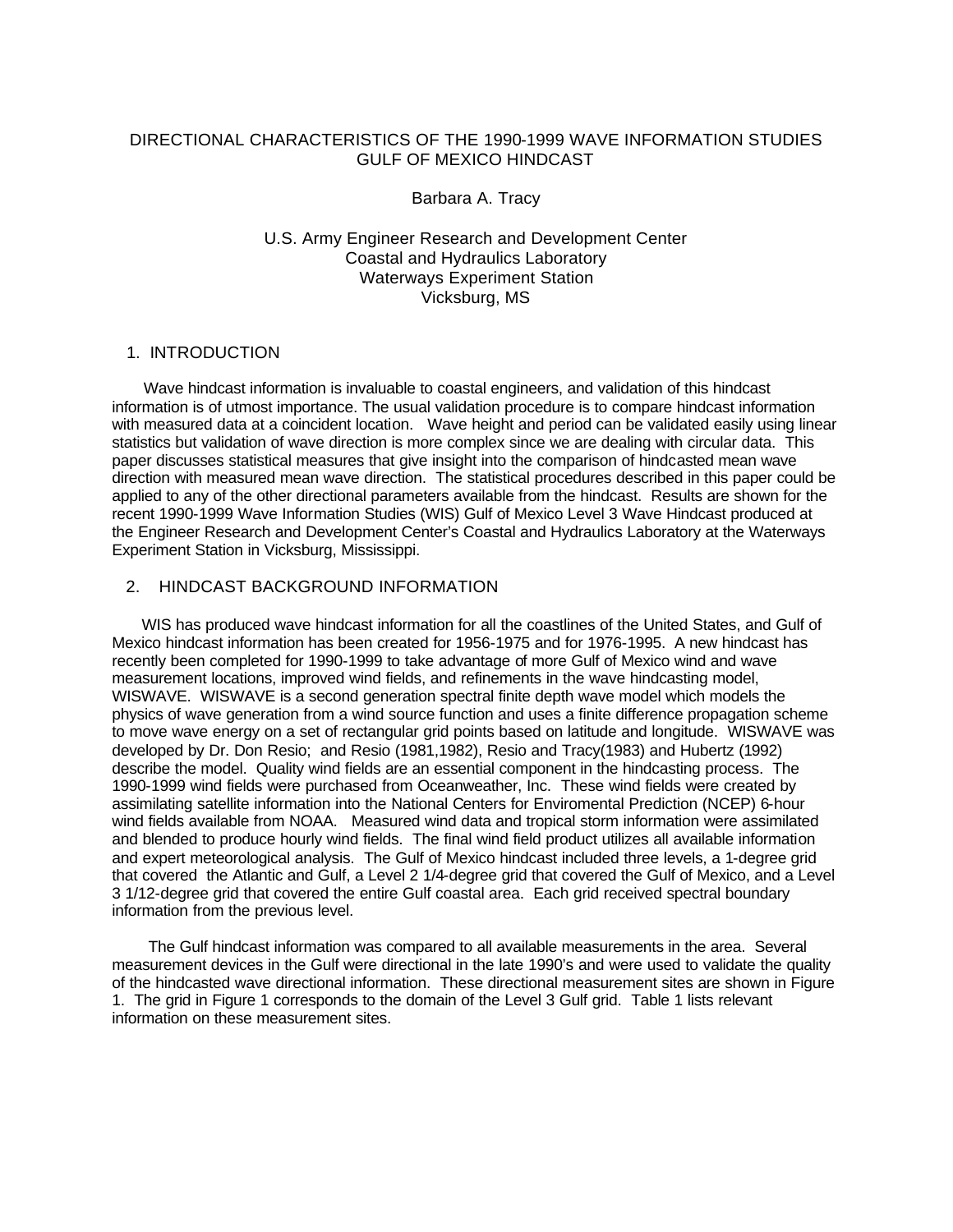

**Figure 1. Gulf of Mexico directional measurement stations showing the domain of the Level 3 Gulf hindcast**

| <b>TABLE 1. NDBC Directional Buoys</b> |                   |             |                           |           |  |  |  |  |  |
|----------------------------------------|-------------------|-------------|---------------------------|-----------|--|--|--|--|--|
| <b>Buoy Number</b>                     | <b>Latitude N</b> | Longitude W | Location                  | Depth (m) |  |  |  |  |  |
| 42020                                  | 26.95             | 96.70       | <b>Corpus Christi, TX</b> | 78.6      |  |  |  |  |  |
| 42019                                  | 27.92             | 95.36       | Freeport, TX              | 82.3      |  |  |  |  |  |
| 42035                                  | 29.25             | 94.41       | <b>Galveston, TX</b>      | 15.9      |  |  |  |  |  |
| 42007                                  | 30.09             | 88.77       | <b>Biloxi, MS</b>         | 13.4      |  |  |  |  |  |
| 42036                                  | 28.51             | 84.51       | W. Tampa, FL              | 53.0      |  |  |  |  |  |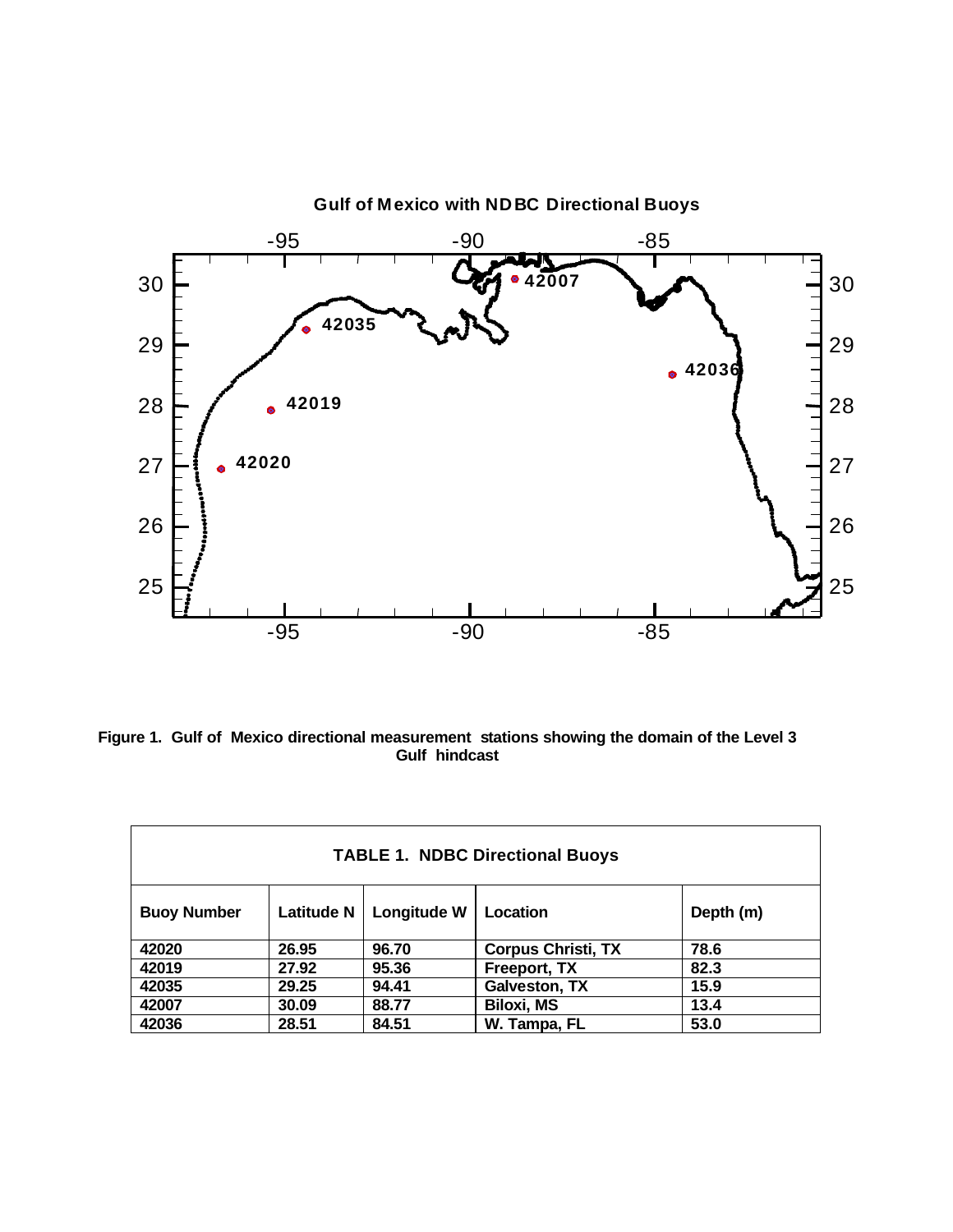## 3. STATISTICS RELATED TO DIRECTIONAL DIFFERENCE

 Linear statistics give information on the energy-based quantities such as wave height but comparisons involving wave directions between the WIS hindcast information and the measured information require circular statistics. Circular statistical quantities using the vector mean wave direction were calculated for the coincident WIS and measurement locations for the 1990 Gulf of Mexico hindcast. The mean directional difference between WIS and the measurement location was calculated for one month of data (using one month of information helps to identify seasonal trends and identifies differences in specific storms during the month). Monthly statistics give a measure of how one month's hindcast information compares with what has been measured, and these statistics can be added to the monthly statistics already developed for parameters like significant wave height and period. Concentration and circular correlation, two other statistics using the monthly set of directional differences give more information about how well the measured and hindcasted mean directions compare. The concentration statistic measures the spread of the distribution. The circular correlation, similar in concept to the usual linear correlation coefficient but applied to circular data, measures how the two distributions match. It is important to look at all three of these statistics since one month could show a small mean directional difference but could have low circular correlation and a concentration value indicating a distribution with a lot of spread. The following paragraphs present the statistical equations and variables used in the tables and graphs in section 4 on statistical results.

 All wave directions for both WIS and the measurements are initially in meteorological convention. These values are converted to polar coordinates for ease in dealing with trigonometric functions. The directional difference, x, is calculated for each hour that has a coincident directional measurement and WIS value. The WIS direction and the measurement direction are assumed to be two unit vectors in polar coordinates. Using the scalar and cross vector product on these two vectors enables calculation of a directional difference (positive or negative). This difference was calculated so a positive difference means that the measurement vector is more clockwise than the WIS wave direction vector (using polar directions). An example of a directional difference calculation will help to clarify the results. If the measured wave direction is 18.9 deg in meteorological convention (coming from NNE) and the WIS wave direction is 57.9 deg in meteorological convention (from NE), the calculated difference in the statistical program used for the statistics in this paper will be –39.0 deg. The mean directional difference is calculated from the set of directional differences using the technique outlined in Bowers et al. (2000) to calculate  $\bar{x}$ , the mean directional difference for the month in question. Equations 1 through 5 below show the steps in the calculation of  $\bar{x}$ , the mean directional difference.

$$
S = \sum_{i=1}^{n} \sin(x_i) \tag{1}
$$

$$
C = \sum_{i=1}^{n} \cos(x_i)
$$
 (2)

$$
R = \sqrt{C^2 + S^2} \tag{3}
$$

$$
\overline{R} = R/n \tag{4}
$$

$$
\bar{x} = \tan^{-1}(S/C) \tag{5}
$$

*R* is called the resultant, and  $\overline{R}$  is termed the mean resultant length since it is divided by n, the number of coincident directions in the two distributions. The arc tangent function was calculated using the FORTRAN atan2 function to assure proper signs and quadrants for the resulting  $\bar{x}$  angle. The 95% confidence interval for  $\bar{x}$  can be obtained using

$$
\bar{x} \pm \sin^{-1}(1.96/\sqrt{n\bar{R}\hat{k}})
$$
 (6)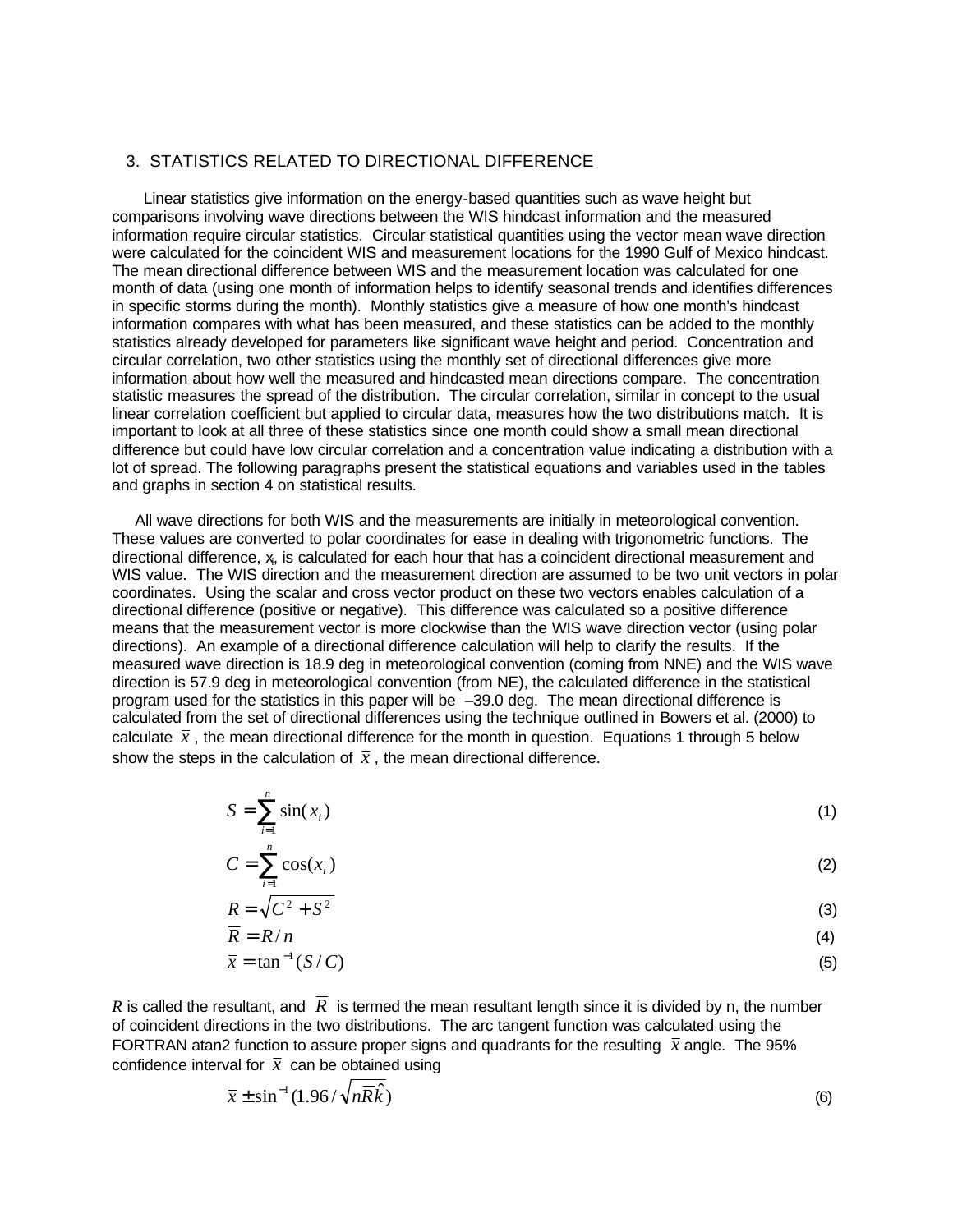where  $\hat{k}$  is the approximate concentration defined by the expressions below from Bowers et al.( 2000) using the mean resultant defined above:

$$
\hat{k} = 2\overline{R} + \overline{R}^{3} + 5\overline{R}^{5}/6 \qquad \text{if } \overline{R} < 0.53
$$
  
\n
$$
\hat{k} = -0.4 + 1.39 \overline{R} + 0.43(1 - \overline{R}) \qquad \text{if } 0.53 \le \overline{R} < 0.85
$$
  
\n
$$
\hat{k} = 1/(\overline{R}^{3} - 4\overline{R}^{2} + 3\overline{R}) \qquad \text{if } \overline{R} \ge 0.85
$$
\n(7)

The concentration statistic is a measure of the tightness of the distribution. If the concentration is >5.0, the distribution is tightly grouped; lower concentration values indicate a distribution with more spread Bowers et al.(2000).

Correlation statistics involving the two distributions are also helpful is defining whether the measurement mean wave direction distribution and the WIS mean wave direction distribution are similar for the month of data. This correlation in addition to the concentration statistic adds credibility to the mean directional difference. The circular correlation defined in Bowers et al. (2000) and Fisher (1993) was used in addition to an adaptation of the usual linear correlation coefficient, *cor*, defined in Johnson and Wichern (1999). The circular correlation, *circor*, is defined by

$$
circor = \frac{\sum_{1 \le i \le j \le n} \sin(x_i - x_j) \sin(y_i - y_j)}{\sqrt{\sum_{1 \le i \le j \le n} \sin^2(x_i - x_j) \sum_{1 \le i \le j \le n} \sin^2(y_i - y_j)}}
$$
(8)

where x represents measurement directions and y represents WIS directions. The *i* and *j* subscripts refer to the various hourly measurements that range from 1 to n. The linear correlation coefficient, *cor*, using each distribution's mean directional difference was also used to give information on the relationship of the two distributions. In this representation, sine functions of the angular differences were used rather than just angular differences.

$$
cor = \frac{\sum_{i=1}^{n} \sin(\boldsymbol{q}_m - \overline{\boldsymbol{q}}_m) \sin(\boldsymbol{q}_w - \overline{\boldsymbol{q}}_w)}{\sqrt{\sum_{i=1}^{n} (\sin(\boldsymbol{q}_m - \overline{\boldsymbol{q}}_m))^2 \sum_{i=1}^{n} (\sin(\boldsymbol{q}_w - \overline{\boldsymbol{q}}_w))^2}}
$$
(9)

*q* in Equation 9 is the mean direction corresponding to each of the distributions; the *m* subscript corresponds to the measurement distribution and the *w* subscript corresponds to the WIS direction distribution. Numerical values for circular correlation and linear correlation were very close with the circular correlation sometimes being more sensitive and giving a slightly lower correlation estimate than the linear statistic.

 The mean resultant length defined above can be used to define the sample circular variance (Fisher, 1993), *V*, by

$$
V = 1 - \overline{R} \tag{10}
$$

The sample circular standard deviation is defined as (Fisher, 1993):

$$
v = \left[-\,2\log(1-V)\right]^{1/2} \tag{11}
$$

which can be approximated by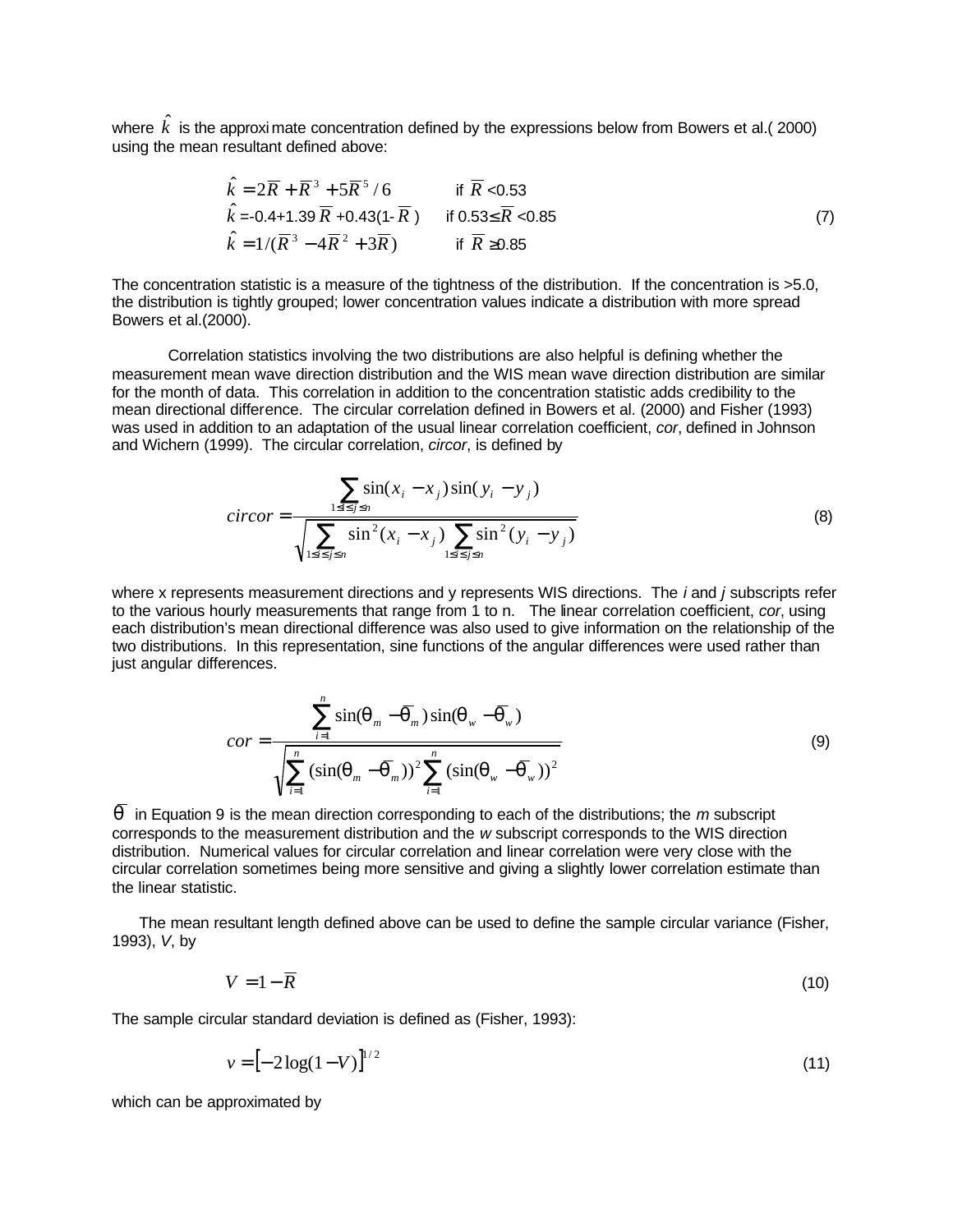$$
v \approx (2V)^{1/2} \text{ for } V \text{ small}
$$
  

$$
v \approx [2(1 - \overline{R})]^{1/2} \text{ for } \overline{R} \text{ large}
$$

## 4. STATISTICAL RESULTS

 Monthly statistical calculations were done for each of the months that had wave direction measurements from 1990-1999. The overall vector mean wave direction parameter was used in these calculations both for the WIS information and the measurement information. Statistics are presented for waves 1.0 m and higher. The measurement height was used for imposing the 1-m limit. Directions of low wave heights can diverge and contaminate the directional difference distribution and the 1-m limit produced consistent results for the various locations.

 Figure 2 shows the wave direction statistics for NDBC 42007 and WIS for 1997 excluding August, which had less than 20 coincident direction pairs. Figure 2 also excludes January through March because there were no measurements. The monthly mean directional difference is shown by a circle. Note that most months except April, May, and December (months 4, 5, and 12) show positive mean directional differences indicating that the buoy wave direction (in polar coordinates using vector directionwaves going toward this direction) is more clockwise than the WIS direction. The maximum mean directional difference, 16 deg, occurs in September, 1997. The concentration statistic is shown by a triangle in Figure 2. Recall that concentrations below 5.0 indicate more dispersion in the distributions. The May (month 5) results fall in this category. Correlations for all months fall between 0.75 and 0.90 indicating reasonable correlation between the measured and hindcasted wave directions. Another very important factor in the statistics is the number of coincident observations. May has only 49 observations so this may not be a good sample of the whole month. Figure 3 shows a plot of the 118 directional differences for November. The plot shows a definite bias to positive directional differences. An event right after November 20 shows some obvious disagreement between 42007 and WIS. Figure 4 gives a picture of the actual comparison by showing measured mean wave directions at 42007 plotted with coincident WIS mean wave directions for November 1997. Note that wave directions in Figure 4 are in meteorological convention. July has a small directional difference, concentration above 5.0, and 0.966 correlation (see Figure 2). Figure 5 shows the measured and WIS information that produced these statistics. Note that all these plots show that the concentration statistic and circular correlation provide an excellent description of the monthly directional comparison. Table 2 lists all the statistical values for the comparisons of mean wave direction for NDBC 42007 and WIS for 1997. Column 3 lists the monthly mean directional difference in degrees; columns 4 and 5 give the upper and lower 95% confidence limits

on the monthly mean directional difference;  $\hat{k}$  is the concentration statistic. The number of paired values for the month is shown in the next column; *cor* is the linear correlation; *circor* is the circular correlation. The last 3 columns give the resultant, variance and standard deviation of the directional difference distribution. A researcher could take this statistical information into account and verify differences in results from using WIS directional hindcast information at this time and location.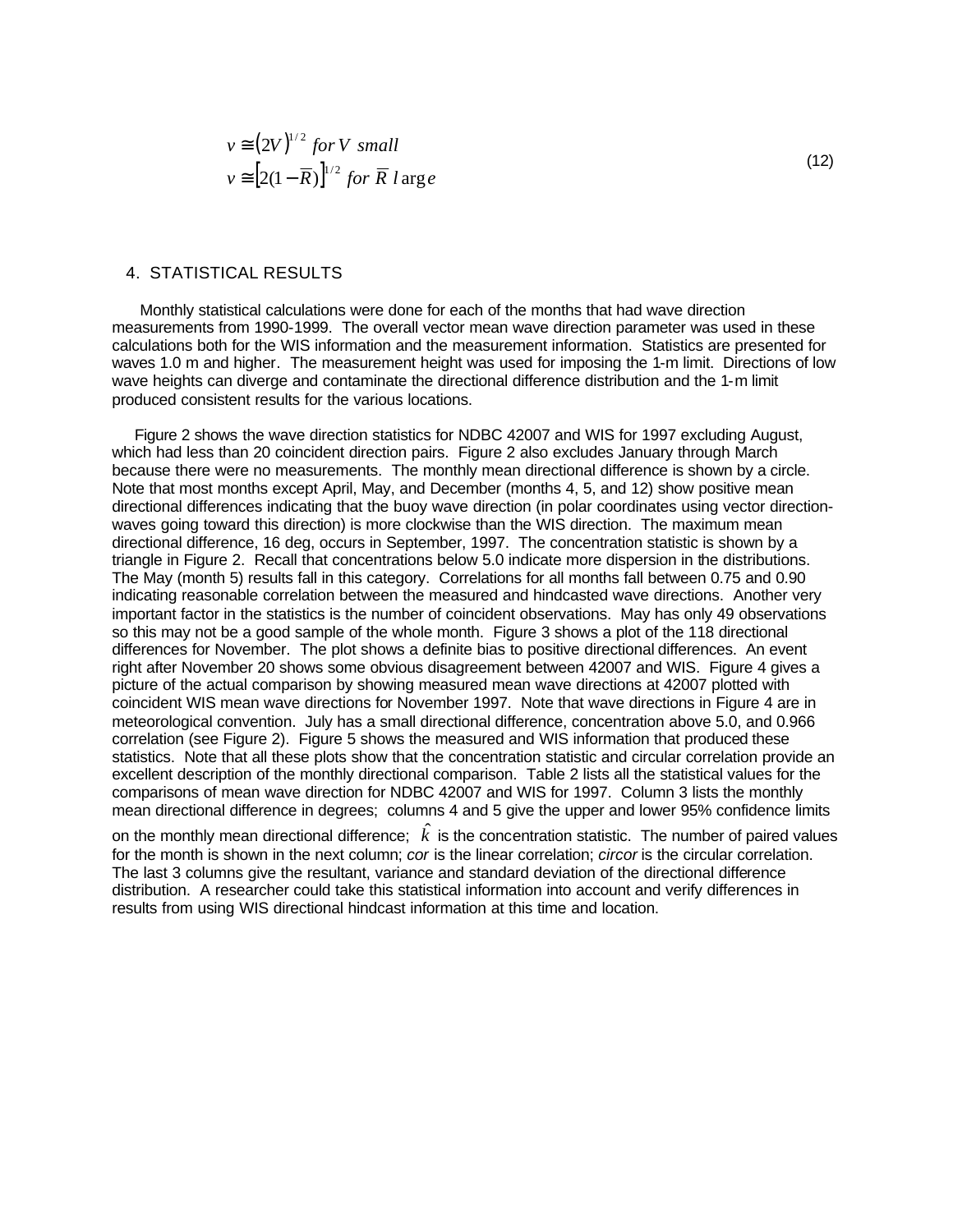| Table 2. Buoy 42007 |            |                                 |         |                                                  |                                  |        |     |               |       |       |                                             |
|---------------------|------------|---------------------------------|---------|--------------------------------------------------|----------------------------------|--------|-----|---------------|-------|-------|---------------------------------------------|
|                     | Year Month | $\mathcal{X}$<br>$(\text{deg})$ | (deg)   | $X$ -95% confidence $X$ +95% confidence<br>(deg) | $\hat{\phantom{a}}$<br>$\dot{k}$ | Number | Cor |               |       |       | CircorResultant Variance Standard deviation |
| 1997                | 4          | $-2.6$                          | $-0.11$ | $-5.08$                                          | 9.25                             | 234    |     | 0.874 0.847   | 0.944 | 0.056 | 0.334                                       |
| 1997                | 5          | $-10.27$                        | $-0.67$ | $-19.88$                                         | 3.37                             | 49     |     | 0.865 0.782   | 0.835 | 0.165 | 0.574                                       |
| 1997                | 6          | 10.6                            | 14.2    | 7                                                | 16.2                             | 62     |     | $0.775$ 0.772 | 0.969 | 0.031 | 0.251                                       |
| 1997                | 7          | 1.52                            | 5.91    | $-2.87$                                          | 15.08                            | 45     |     | 0.96710.896   | 0.966 | 0.034 | 0.26                                        |
| 1997                | 8          | 42.99                           | 45.92   | 40.06                                            | 184.16                           | 8      |     | 0.857 0.857   | 0.997 | 0.003 | 0.074                                       |
| 1997                | 9          | 16.11                           | 19.53   | 12.68                                            | 20.45                            | 54     |     | 0.88310.868   | 0.975 | 0.025 | 0.223                                       |
| 1997                | 10         | 13.61                           | 16.21   | 11.01                                            | 6.93                             | 291    |     | 0.836 0.791   | 0.925 | 0.075 | 0.388                                       |
| 1997                | 11         | 7.32                            | 11.51   | 3.13                                             | 6.62                             | 118    |     | $0.805$ 0.784 | 0.921 | 0.079 | 0.397                                       |
| 1997                | 12         | $-1.46$                         | 2.31    | $-5.22$                                          | 7.53                             | 127    |     | 0.539 0.793   | 0.931 | 0.069 | 0.371                                       |



**Figure 2. 1997 directional statistics for 42007 and WIS. Mean directional difference and concentration are plotted on the left-hand y-axis and circular correlation is plotted on the right-hand y-axis.**



**Figure 3. Directional differences in degrees for 42007 in November, 1997.**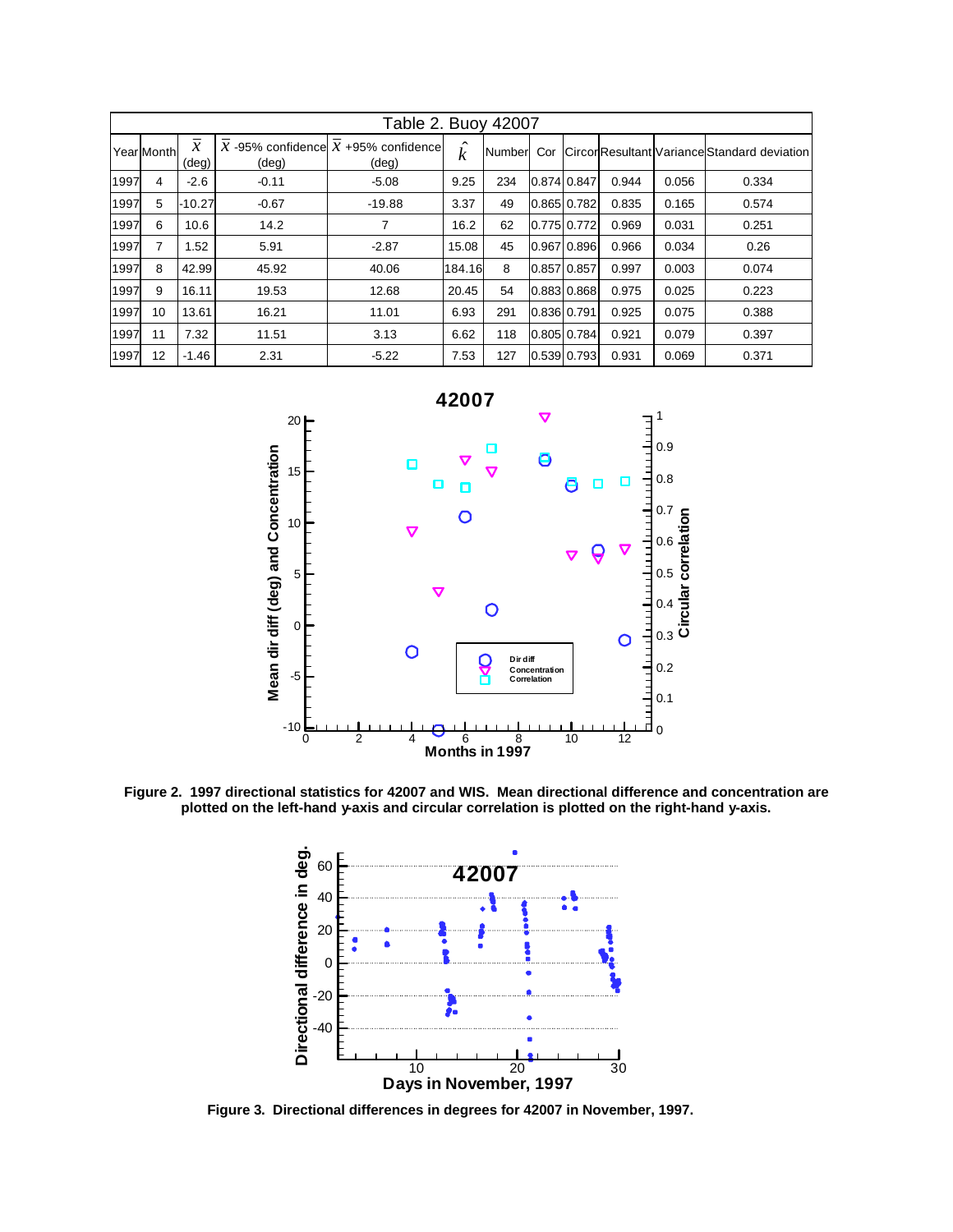

**Figure 4. Measured and WIS mean wave directions in degrees for location at 42007 in November, 1997. Only directions for waves greater than or equal to 1 m are included.**



**Figure 5. Measured and WIS mean wave directions in degrees for location at 42007. Only directions for wave greater than or equal to 1 m are included.**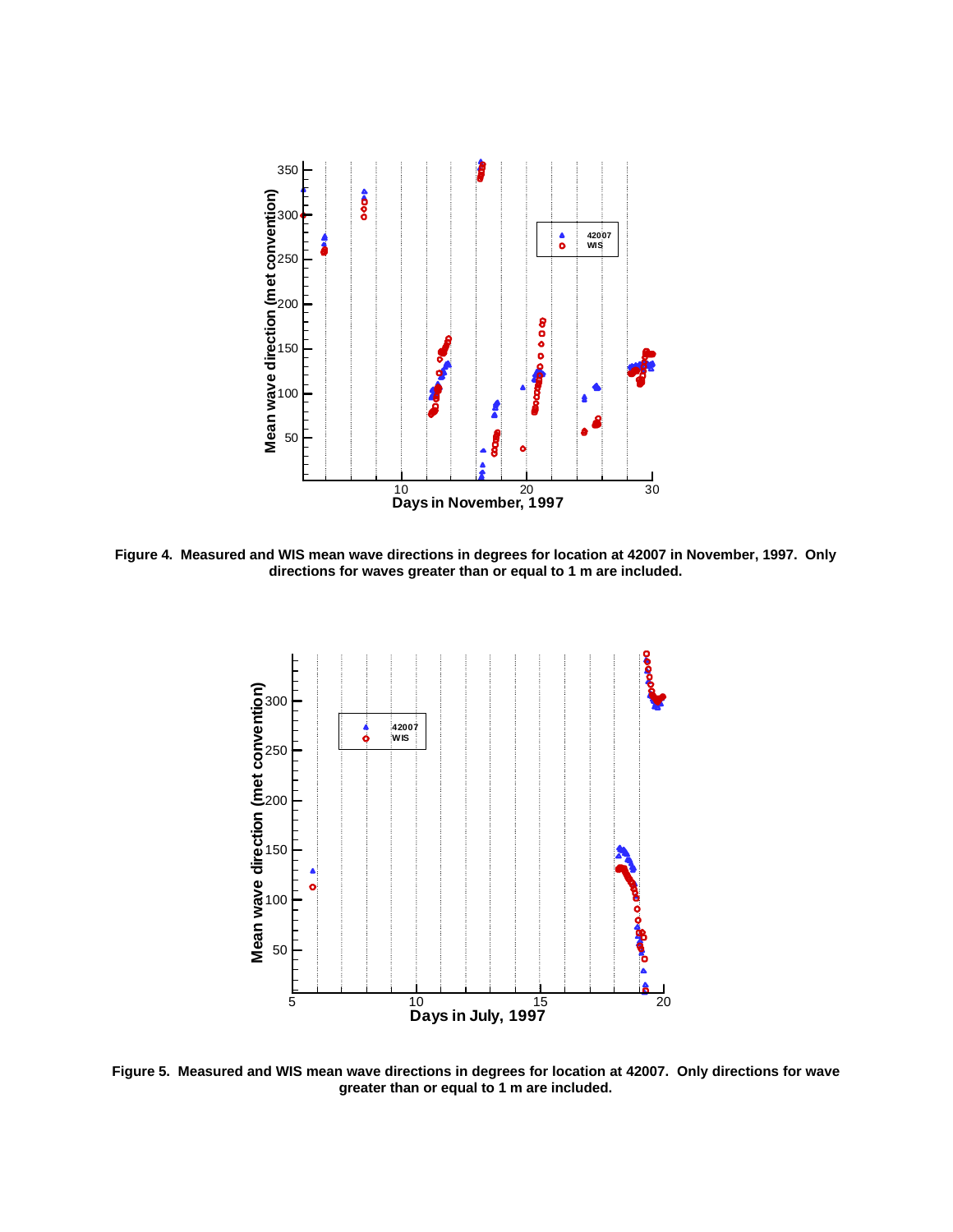Figure 6 shows the statistics for the directional location at 42019 for 1998. Table 4 gives the numbers that correspond to this plot. Table 4 has the same format as Table 2. All the mean directional differences are fairly small. The lowest correlation is in August. Only February shows a concentration below 5. Figures 7 and 8 show the mean wave directions for July and August, 1998. Both these months have concentrations below 5.0 but the correlation for August is lower. Note that the August comparisons show the low correlation as predicted by the statistics.

| Table 4. Buoy 42019 |                  |                        |                |                                                  |                                         |        |              |                 |       |       |                                             |
|---------------------|------------------|------------------------|----------------|--------------------------------------------------|-----------------------------------------|--------|--------------|-----------------|-------|-------|---------------------------------------------|
|                     | Year Month       | $\mathcal{X}$<br>(deg) | $(\text{deg})$ | $X$ -95% confidence $X$ +95% confidence<br>(deg) | $\hat{\phantom{a}}$<br>$\boldsymbol{k}$ | Number | Cor          |                 |       |       | CircorResultant Variance Standard deviation |
| 1998                | 1                | 1.31                   | 5.59           | $-2.97$                                          | 5.07                                    | 152    | $0.824$ 0.73 |                 | 0.895 | 0.105 | 0.458                                       |
| 1998                | 2                | $-0.11$                | 2.85           | $-3.08$                                          | 3.49                                    | 488    |              | $0.855$ $0.716$ | 0.842 | 0.158 | 0.562                                       |
| 1998                | 3                | $-3.1$                 | $-1.27$        | $-4.92$                                          | 6.63                                    | 622    |              | 0.802 0.758     | 0.921 | 0.079 | 0.397                                       |
| 1998                | 4                | 1.3                    | 3.33           | $-0.73$                                          | 6.94                                    | 477    | $0.895$ 0.86 |                 | 0.925 | 0.075 | 0.388                                       |
| 1998                | 5                | 2.66                   | 4.13           | 1.2                                              | 17.77                                   | 340    |              | 0.763 0.761     | 0.971 | 0.029 | 0.239                                       |
| 1998                | 6                | $-0.04$                | 1.01           | $-1.08$                                          | 19.43                                   | 609    |              | 0.815 0.812     | 0.974 | 0.026 | 0.228                                       |
| 1998                | 7                | 3.84                   | 4.91           | 2.77                                             | 47.46                                   | 235    |              | 0.907 0.907     | 0.989 | 0.011 | 0.146                                       |
| 1998                | 8                | 10.93                  | 15.91          | 5.95                                             | 5.53                                    | 102    |              | 0.647 0.633     | 0.905 | 0.095 | 0.437                                       |
| 1998                | 9                | 9.65                   | 11.8           | 7.5                                              | 6.25                                    | 476    |              | 0.817 0.781     | 0.916 | 0.084 | 0.409                                       |
| 1998                | 10 <sup>10</sup> | 11.46                  | 13.28          | 9.65                                             | 7.23                                    | 569    | $0.845$ 0.83 |                 | 0.928 | 0.072 | 0.379                                       |
| 1998                | 11               | 5.95                   | 8.22           | 3.68                                             | 5.61                                    | 481    |              | 0.896 0.835     | 0.906 | 0.094 | 0.434                                       |
| 1998                | 12               | 5.07                   | 7.01           | 3.13                                             | 8.62                                    | 414    |              | $0.954$ $0.869$ | 0.94  | 0.06  | 0.346                                       |



**Figure 6. Statistics for 42019 and WIS for 1998. Plotting is similar to Figure 2.**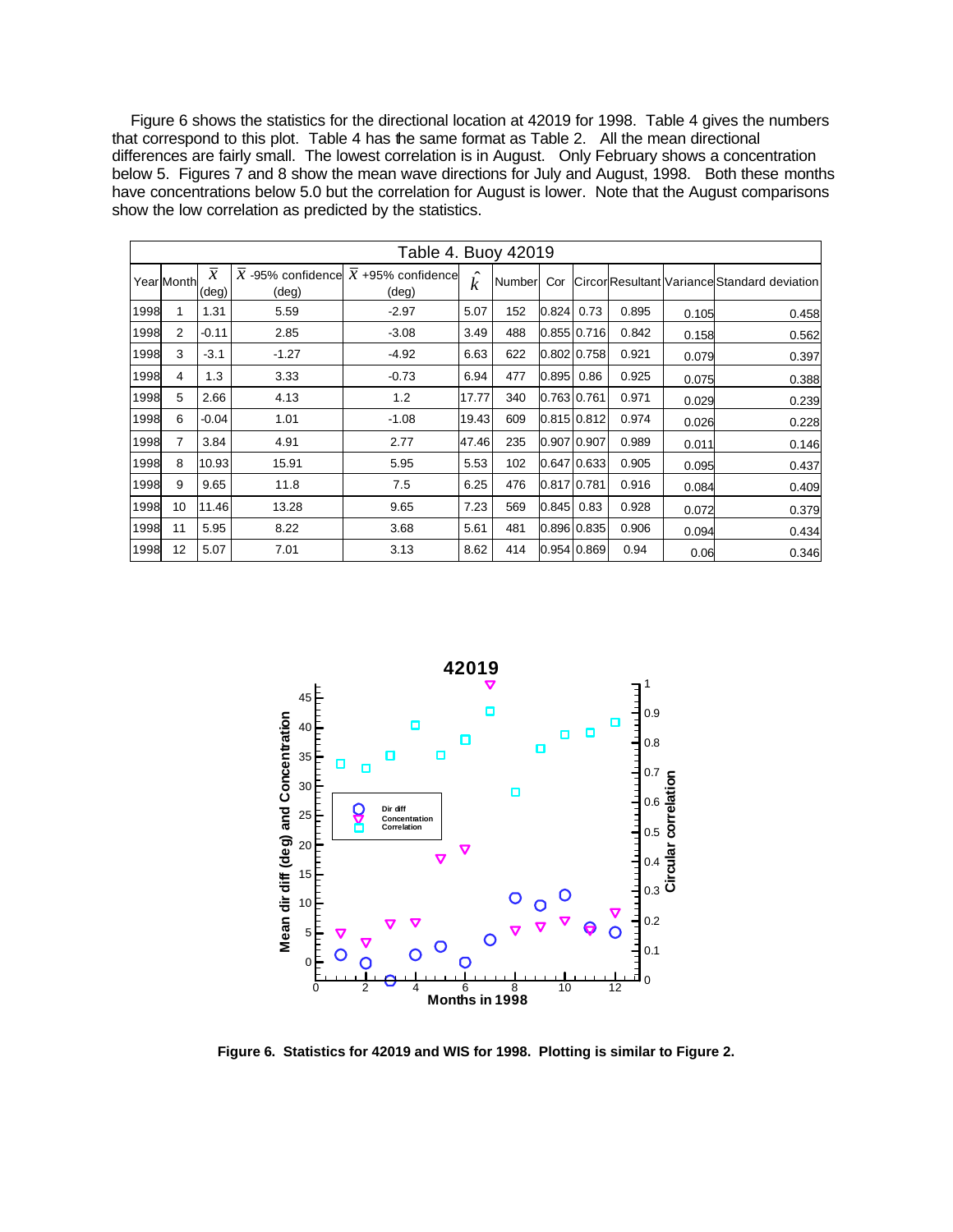

**Figure 7. Measured and WIS wave directions for 42019 for July, 1998. Wave directions for waves greater than or equal to 1 m are shown.**



**Figure 8. Measured and WIS wave directions for 42019 for August, 1998. Only waves greater than or equal to 1 m are shown.**